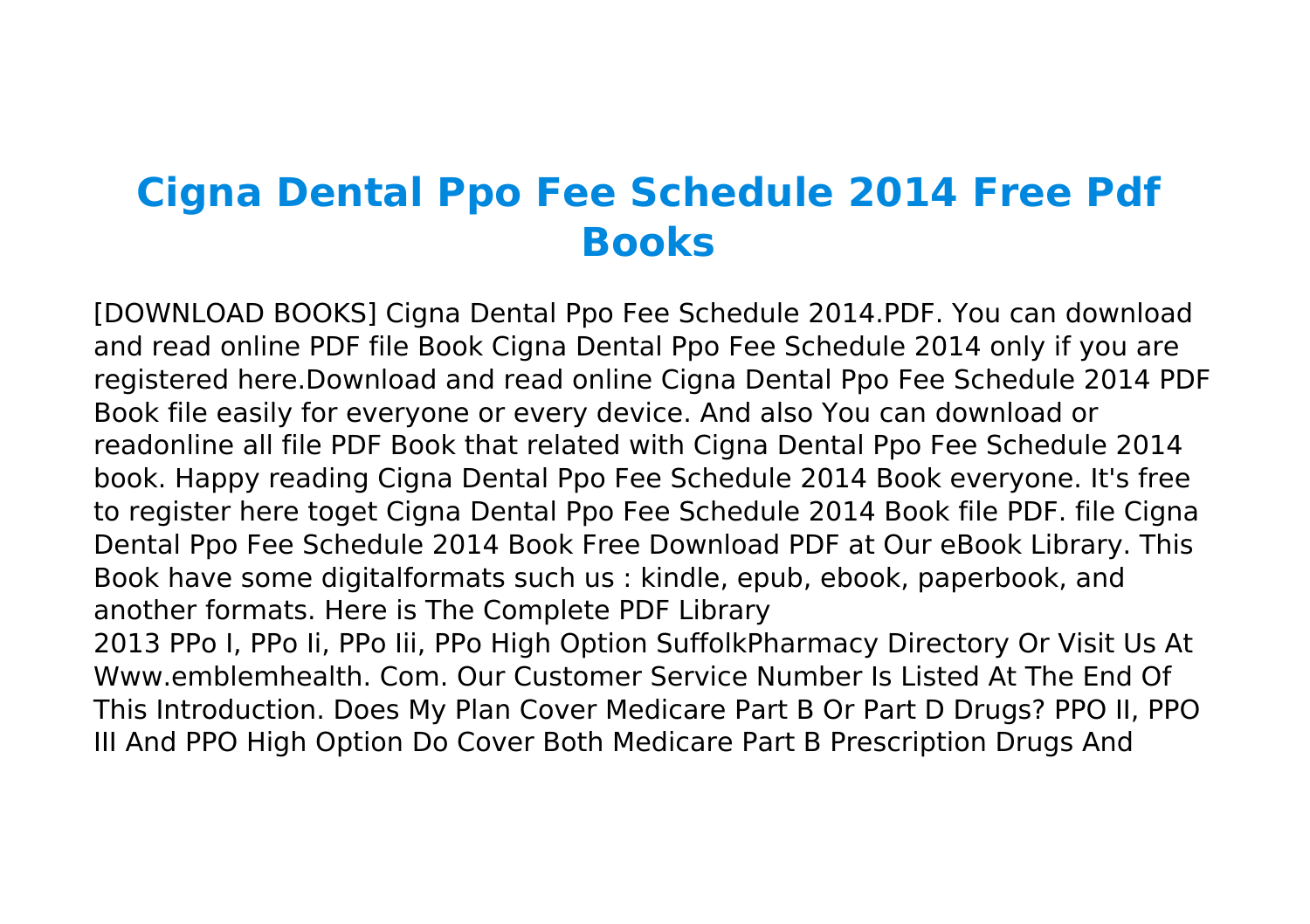Medicare Part D Prescription Drugs. PPO I Does Cover Medicare Part B Jan 8th, 2022Cigna Ppo Fee Schedule 2014 - Buenosaires.yr.comOct 15, 2021 · 2019 Provider Manual | Cigna Medicare The Medicaid Fee Schedule Amount Is Greater Than The Medicare Amount Paid. A PPO Customer Who Receives Services Out Of Network Has Followed Plan Rules And Is Only Responsible For Plan Cost-sharing. 2014, Cigna-HealthSpring Will Only Accept The CMS 1500 Form (02/12). Although The Revised CMS 1500 Feb 25th, 2022Cigna Dental Fee Schedule 2014 - Serpentinegallery.orgCigna Dental Fee Schedule 2014 It Is Highly Recommended To Get Health Insurance Policy Price Estimates Even In The Event That Health Insurance Policies Might Seem Too Expensive Please Call For Free And Speak With A Licensed Health Insurance Professional Who Jan 3th, 2022. Cigna Dental Fee Schedule - Montgomery County, MarylandCIGNA DENTAL CARE PATIENT CHARGE SCHEDULE (A3O09) 92254.a - 5 - Patient Charge Code Procedure Description D2160 Amalgam – 3 Surfaces, Primary Or Permanent \$15.00 D2161 Amalgam – 4 Or More Surfaces, Primary Or Permanent \$20.00 Feb 26th, 2022CIGNA Dental Care The CIGNA DHMO Plan Makes It Easy And ...Weight Watchers®, SpaFinder®, QuitNet And Tobacco Solutions Smoking Cessation Programs, Chiropractic Care, Acupuncture, Massage Therapy, Laser Vision Correction, Hearing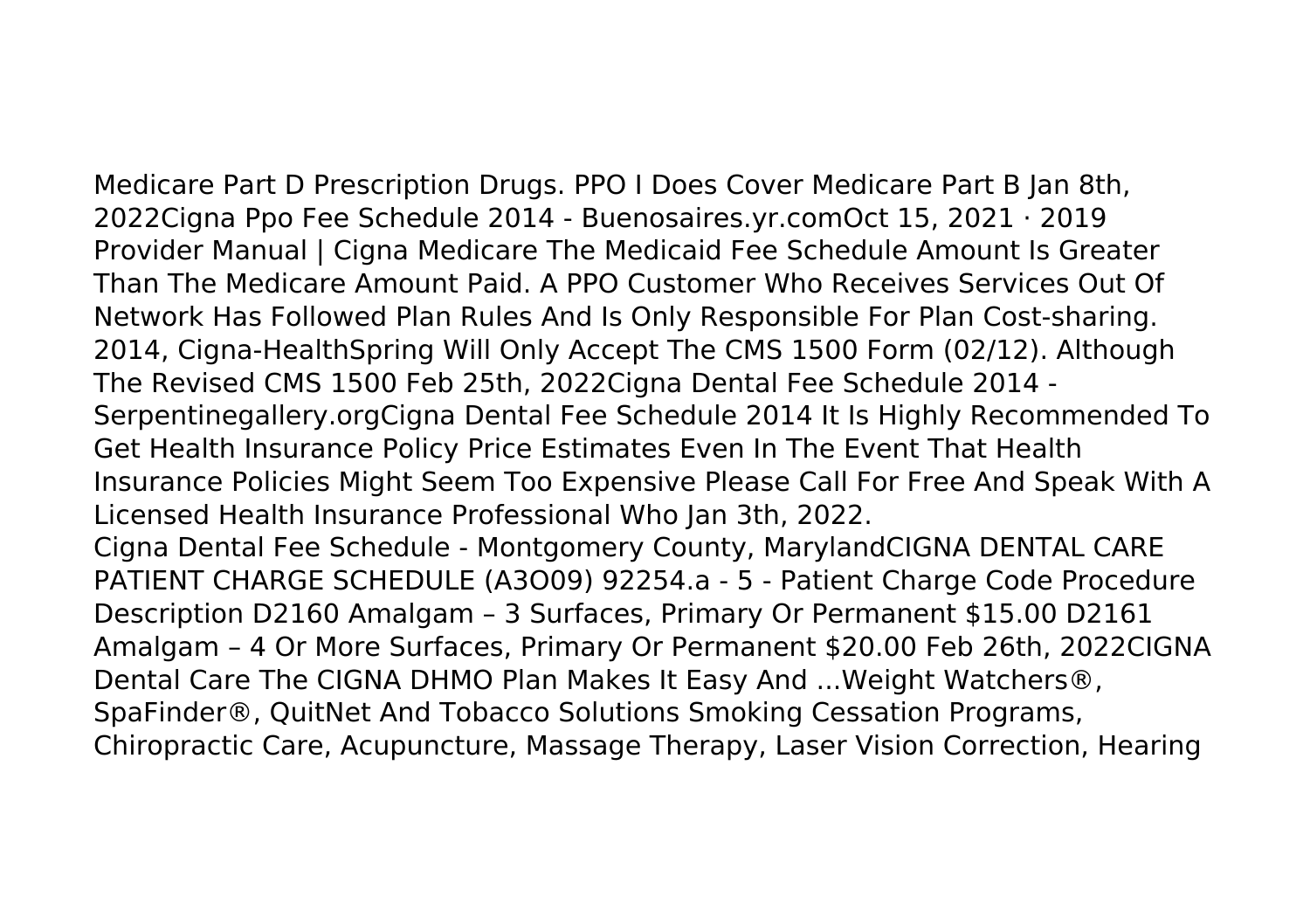Care, Anti-cavity Products, Fitness Club May 21th, 2022Welcome To CIGNA Vision Schedule Of PPO Vision Benefits ...Dental Tab And Click On The Vision Benefits Link Or Call CIGNA Vision Member Services: 1.877.478.7557 Prior To Enrollment, You May Visit Www.CIGNA.com To Locate A CIGNA Vision Provider Near You. Just Click Provider Directory At The Top Of The Screen And Then Click On …File Size: 78KB Jun 19th, 2022.

Cigna Dental Network Access Schedule 2014Chut Men Desi Lund Pics ; Daf Brochure Cf Paccar ; Fire Pump Commissioning Aline Pumps ; Junior Detective Badge Require May 17th, 2022Net Fee Schedule LabCorp Net Fee Schedule …LabCorp Net Fee Schedule VADMHMRSAS Contract RFP720C-04093-07D 0493 - 15/17 Price List Period: September 1, 2015 Through August 31, 2017 LabCorp Test Number LabCorp Test Name Comments 2015 CPT Code\*\* RFP Test ATB May 4th, 2022FEE SCHEDULE For Reconstructed Reports FEE SCHEDULEFor Crash Report: For Criminal Investigation Reports: West Virginia State Police Traffic Records Section Police Criminal Investigation Reports 701 Jefferson Road 701 Jefferson Road South Charleston, W 25309-1698 South Charleston, W 25309-1698 Information: (304) 746 -2128 Informatio May 14th, 2022.

ASCIP Blue Shield Of California PPO Plan Offerings PPOPrescription Drug Benefits –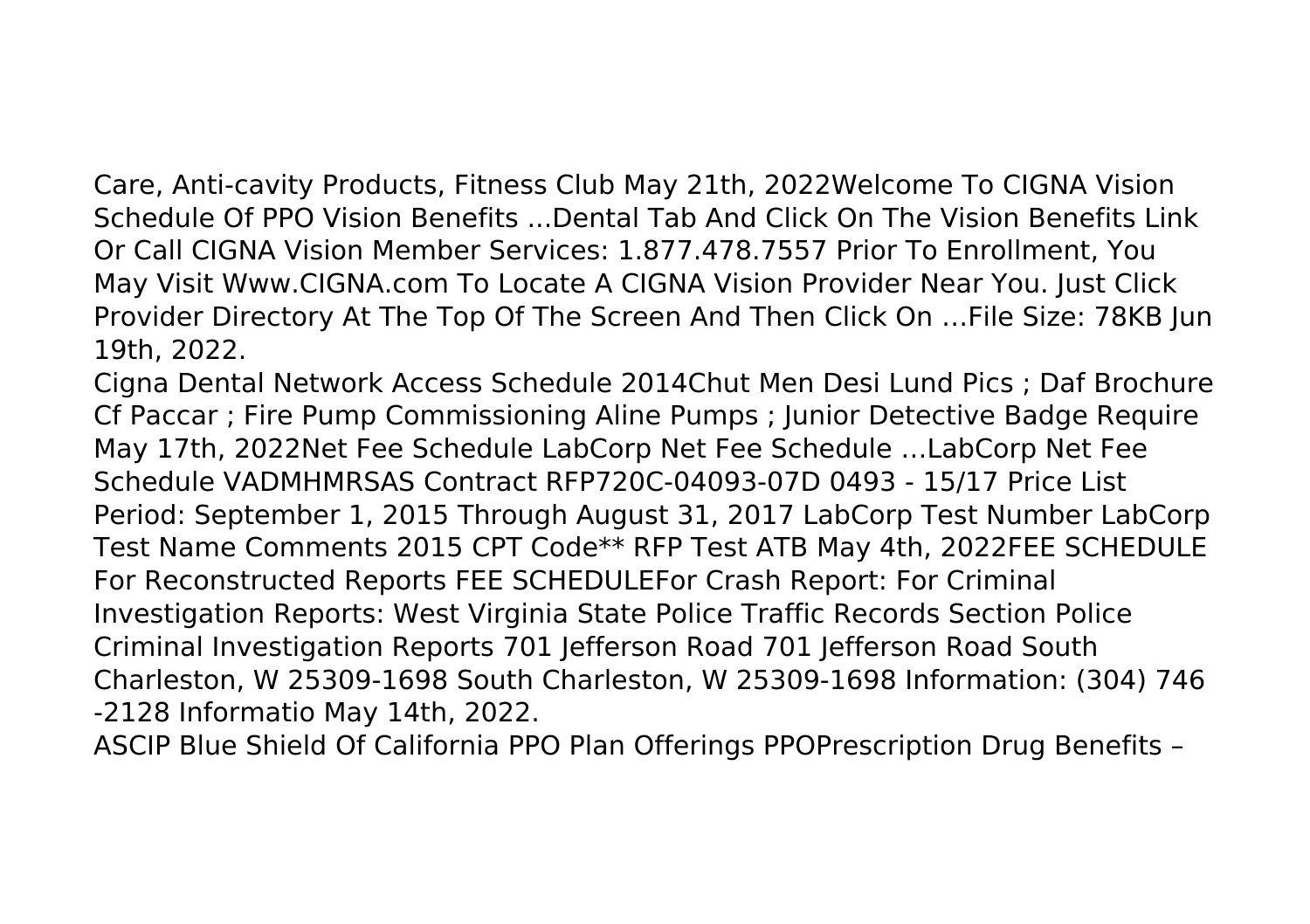Provided Through Navitus Health Solutions2 Retail (30-day Supply)3 Option 1 Generic: \$5; Brand Formulary: \$15; Non-formulary: \$30 Option 2 Generic: \$10; Brand Formulary: \$20; Non-formulary: \$35 Option 3 Generic: \$15; Brand Formulary: \$30; Non-formulary May 2th, 2022Preventive Therapy Drug List For PPO And PPO Savings PlanSome Strengths Or Dosage Forms May Not Be Included In The Preventive Therapy Drug List And Certain Products Or Categories May Not Be Covered, Regardless Of Their ... ADVAIR ADVAIR HFA AIRDUO RESPICLICK ... ASMANEX HFA BREO ELLIPTA CINQAIR DULERA FASENRA FLOVENT DISKUS FLOVENT May 24th, 2022PLANS ACCEPTED AARP/UHC Aetna PPO Alliance PPO BCBS …John Hopkins Health Plan Local Union / NECA / IBEW And Self-Insured Plans Mailhandler's MDIPA Medicare Medstar Medicare Choice Medstar Family Choice Medstar Select Medicaid DC Medicaid Maryland NALC / Postmaster's PHCS Priority Partners Railroad Medicare Riverside Tricare Standard Tricare For Apr 6th, 2022. A12179-PPO-OL-KO 1-19 PPO-Online-PAAG-KOBLUE SHIELD SILVER 70 OFF EXCHANGE PPO\* BLUE SHIELD SILVER 70 PPO † BLUE SHIELD SILVER 94 PPO† BLUE SHIELD SILVER 87 PPO† BLUE SHIELD SILVER 73 PPO **FOR THE Blue Shield I** Covered California Blue Shield ∏ Covered California Blue Shield ∏∏ Covered Apr 15th, 2022Delta Dental PPO (Point-of-Service) Summary Of Dental Plan ...KR#09842087.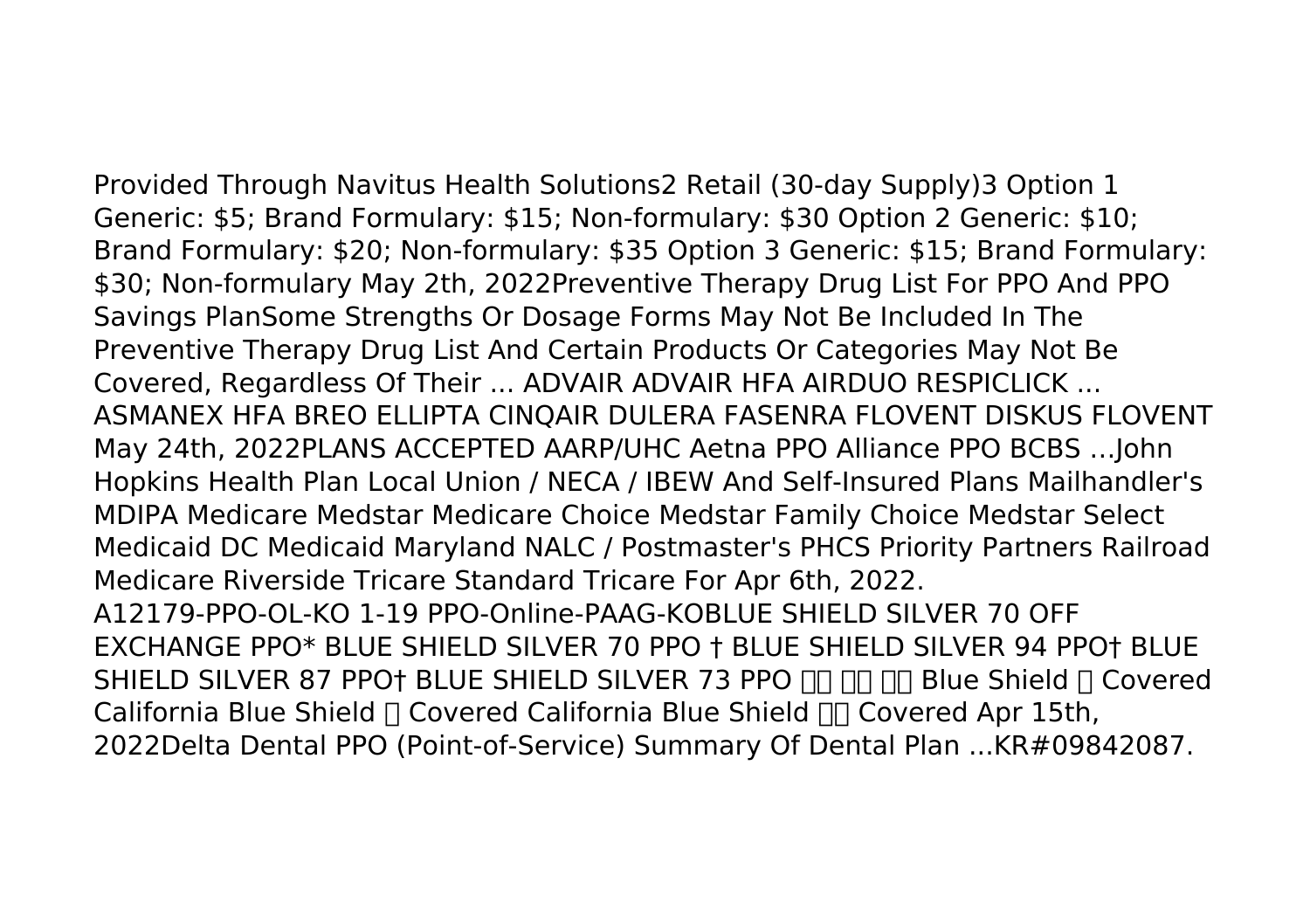Delta Dental PPO (Point-of-Service) Summary Of Dental Plan Benefits For Group# 9811-0001, 0002, 0003, 0004, 0 Jan 21th, 2022Delta Dental Contract Delta Dental PPO (Standard ...Jun 29, 2020 · Covered By This Contract. Delta Dental Is Not Required To Provide A Dental Appointment To A Member. 4. To Contractually Require Each Participating Dentist To Schedule And Render All Dental Treatment Provided Under This Contract According To The Standards Of The Dental Profession In The Community In Whic Mar 23th, 2022.

Dental PPO Plan Dental HMO PlanBENEFITS Dental PPO – Please Refer To The Summary Of Benefits. Dental HMO – Please Refer To The Patient Charge Schedule, K1-09. DEDUCTIBLE Dental PPO – No Deductibles. Dental HMO – No Deductibles. COVERAGE LIMITS Dental PPO – The Calendar Year Maxi Jan 23th, 2022Finders Fee N 12b-1 Fee 0.00% Sub-accounting Fee (\$ Per ...Jones Is The Service Mark Of Dow Jones & Company. The Bloomberg Roll Select Commodity Index SM The Bloomberg Roll Select Commodity Index Is A Broad Based Commodity Index. It Is Comprised Of 20 Commodity Futures Contracts Spread Across Five Main Commodity Groups: Agriculture, Energy, Livestock, Industrial Metals And May 15th, 2022Cigna Vision PMHCC, Inc. C2 - Standard PPO Declining ...Then Select "Find A Cigna Vision Network Eye Care Professional" To Search The Cigna Vision Directory. 2. Don't Have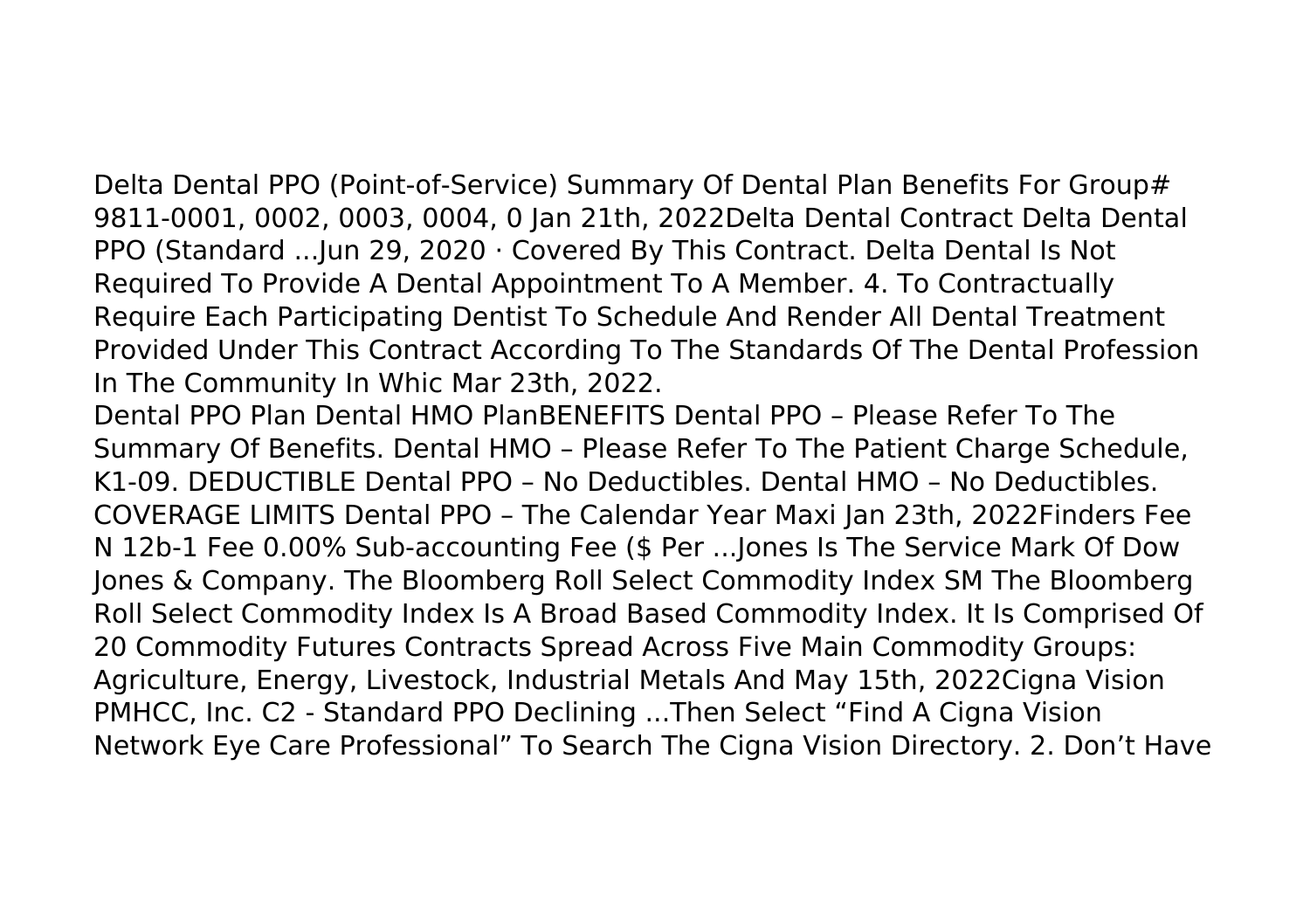Access To MyCigna.com? Go To Cigna.com, Top Of The Page Select "Find A Doctor, Dentist Or Facility", Click Cigna Vision Directory, Under Additional Directories. 3. Apr 10th, 2022.

Cigna Vision Rutherford County Government Standard PPO ...– Click The "Cigna Vision Directory" Link If You Have Already Enrolled In Cigna Vision, Visit MyCigna.com And Click The Link On Your Vision Coverage Page. Or If You Prefer The Phone, Simply Call Cigna Vision Customer Service At 1.877.478.7557. 2. Schedule An Appointment Identify Yourself As A Feb 24th, 2022Preferred Provider Network PPO/PPA Cigna Care NetworkCoverage, Coverage For Mental Health And Substance Abuse, And/or Vision Care Coverage As A Part Of Your Cigna Plan. The Listing Of A Doctor In This Directory Does Not Guarantee That The Services Provided By That Doctor Are Covered Under Your Specific Medical Plan. Check The Materials Which Describe Your May 23th, 2022Cigna Vision City Of Miami C4 - Custom Passive PPO ...How To Use Your Cigna Vision Benefits (Please Be Aware That The Cigna Vision Network Is Different From The Networks Supporting Our Health/medical Plans). 1. Finding A Doctor There Are Three Ways To Find A Quality Eye Doctor In Your Area: 1. Log In To MyCigna.com, Go To Your Cigna Vision Apr 1th, 2022. GWH-CIGNA PPO - University Health Plans1. Visit Mycignaforhealth.com And Select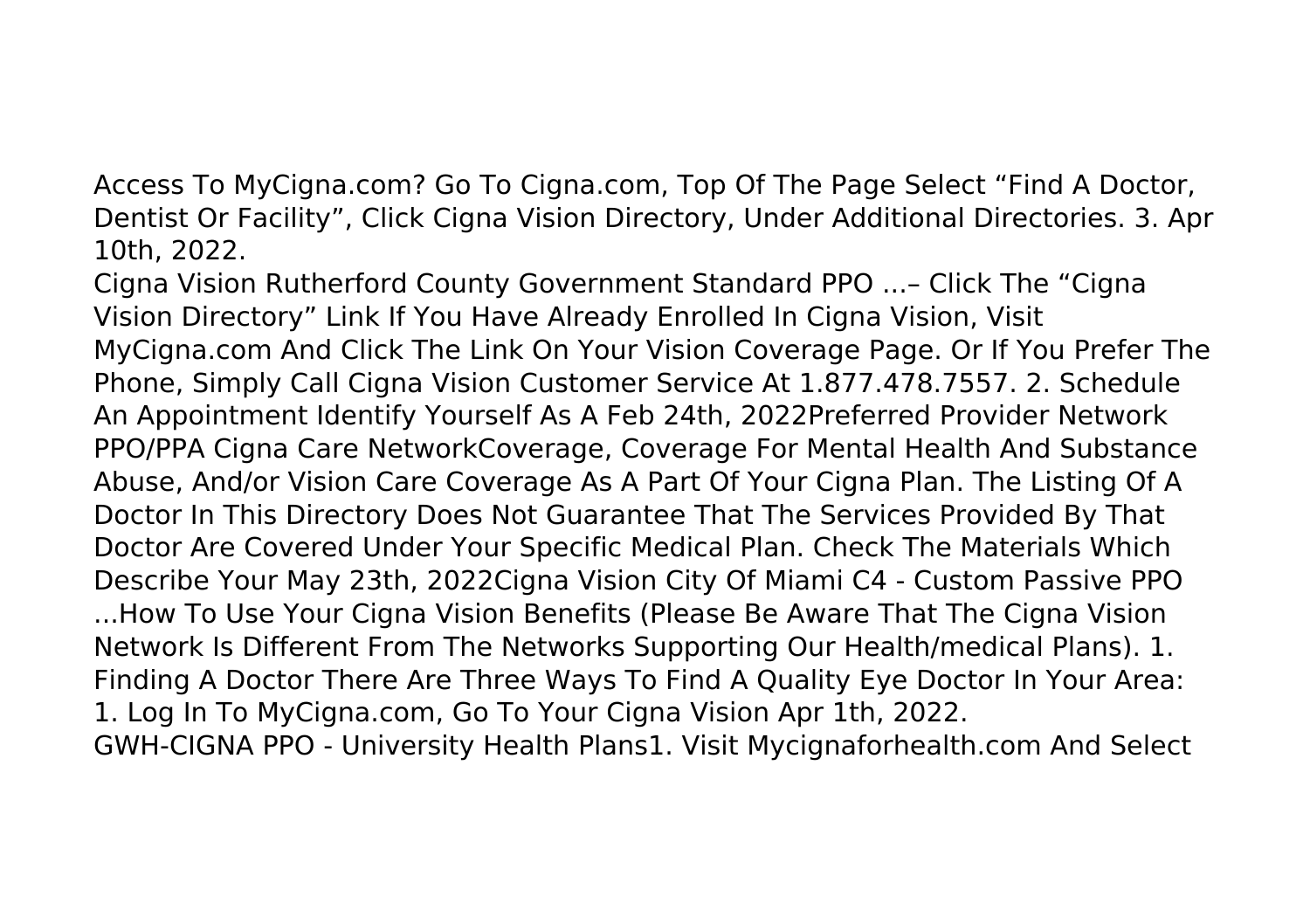Find A Health Care Professional 2. Call Your Third Party Administrator During Business Hours Monday Through Friday. Once You Click On Find A Health Care Professional, Select: r Find A Provider. r Search By Name, Specialty, Or Medical Condi May 19th, 2022CUSTOMER SERVI CIGNA - PPO1258334 ILWU-PMA COASTWISE PO BOX 429101 . SAN FRANCISCO, CA 94142 1289845 Adventist Health System West . Roseville. CA 95340 1292801 Medicare - California (North) PO SOX 1051. AUGUSTA, GA 30903-1051 1295169 USAA PO BOX 12750 , PENSACOLA, FL 32591-2750 1295805 Harrington Benefit Services (D Jun 9th, 20222017 MetLife Silver Dental PPO Schedule Of BenefitsPer Person For A Plan Year \$1,500.00 \$1,500.00 Orthodontia Lifetime Maximum: In Network Out Of Network Per Person \$1,500.00 \$1,500.00 2017 MetLife Silver Dental PPO Schedule Of Benefits Savings, Flexibility And Service For Healthier Smiles. Jun 13th, 2022. 2017 MetLife Gold Dental PPO Schedule Of BenefitsPer Person For A Plan Year \$2,000.00 \$2,000.00 Orthodontia Lifetime Maximum: In Network Out Of Network Per Person \$2,000.00 \$2,000.00 2017 MetLife Gold Dental PPO Schedule Of Benefits Savings, Flexibility And Service For Healthier Smiles. Apr 16th, 2022